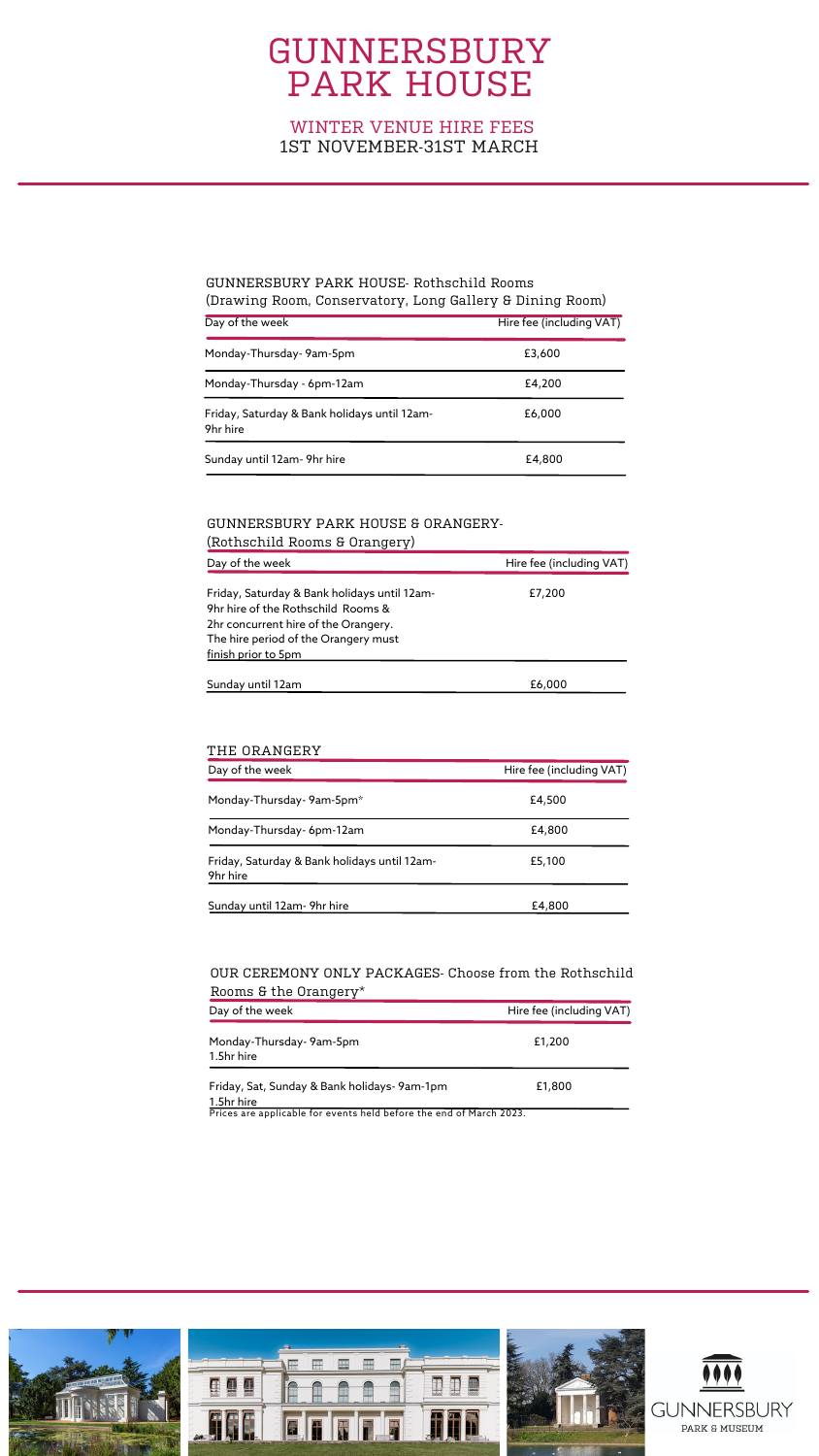| Day of the week               | Hire fee (including VAT) |
|-------------------------------|--------------------------|
|                               |                          |
| Monday-Thursday               |                          |
| Anytime per hour until 12am   | £240                     |
|                               |                          |
| Friday-Sunday & Bank Holidays |                          |
| Anytime per hour until 12am   | £360                     |
|                               |                          |
| Friday-Sunday & Bank Holidays |                          |
| 12am-1am                      | £600                     |

#### ADDTIONAL HOURS- ROTHSCHILD ROOMS

| Day of the week               | Hire fee (including VAT) |
|-------------------------------|--------------------------|
|                               |                          |
| Monday-Thursday               |                          |
| Anytime per hour until 12am   | £180                     |
|                               |                          |
| Friday-Sunday & Bank Holidays |                          |
| Anytime per hour until 12am   | £240                     |
|                               |                          |
| Friday-Sunday & Bank Holidays |                          |
| 12am - 1am                    | £480                     |
|                               |                          |

Prices are applicable for events held before the end of March 2023.



#### ADDITIONAL HOURS- ORANGERY

## GUNNERSBURY PARK HOUSE

### WINTER VENUE HIRE FEES 1ST NOVEMBER-31ST MARCH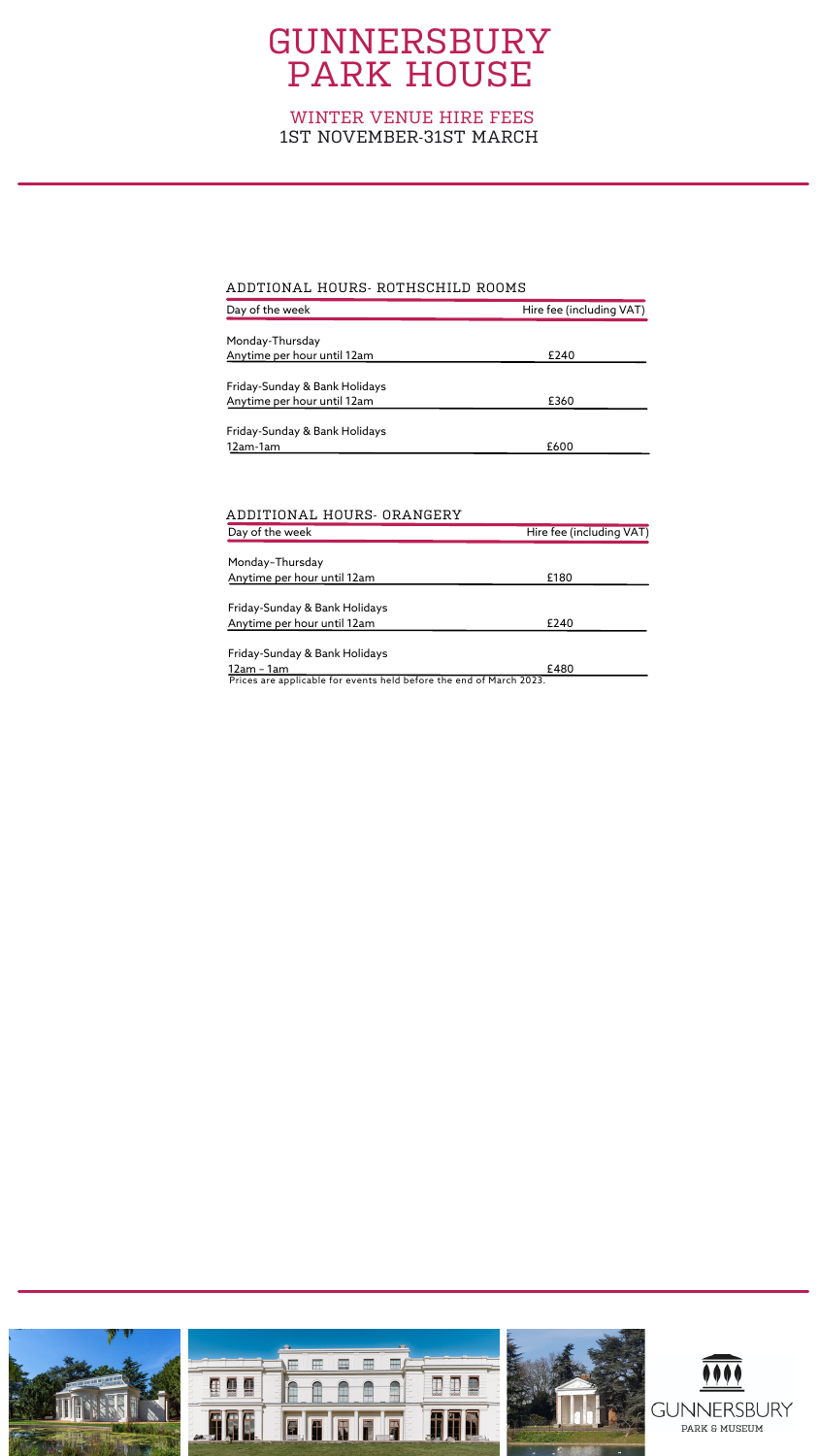## GUNNERSBURY PARK HOUSE

WINTER VENUE HIRE FEES 1ST NOVEMBER-31ST MARCH

• 9hr hire packages comprise any continuous hire period between 9am – midnight. Minimum hire rates apply.

• 9hr hire packages reflect the time your guests are on site and do not include your supplier set-up / clearing times. We allow 2hrs for set-up and 1hr for clearing; if your requirements exceed this, you are able to pay for additional time as needed.

• Prices are for dry room hire only and are exclusive of catering, furniture and registrar's fees.

• Prices for all venues include the services of an Event Manager. For package hires, a minimum of 1 x security guard is also included in the fee for the duration of time that guests are on site.

• Prices detailed above are subject to, and inclusive of VAT.

• Gunnersbury reserves the right to amend prices at any time without notice. For premium dates such as New Year's Eve, please contact the Hospitality & Events team for more information.

• Please ensure that, when booking civil ceremonies, you have checked availability with the Hounslow Registrars Team.

• Gunnersbury Park House venue hire includes use of a kitchen space. Any events taking place in the Orangery may require a catering service tent. Your caterer will be able to provide details of this.

### Portable toilets:

• \*Please note that, for Monday – Thursday daytime hire, the 2hr reception hire of the Orangery combined with use of the House and the ceremony only packages, there are no exclusive toilet facilities on site for the Orangery. There are public toilets located a 3–5 minute walk away. If you wish, luxury portable toilet hire for the Orangery can be arranged for a cost of £725+VAT (1 x ladies, 1 x gents).

• For the evening and 9hr weekend hire of the Orangery, portable toilet hire is included and comprises 1 x gentleman's and 1 x ladies toilet which is sufficient for 80 guests.

South or North Lawns hire:

• North and South Lawn hire is available on request. Please ask a member of the team for details.

• Lawn hire is strictly for non-licensable activity only. Licensable activity is only available in Gunnersbury Park House or Orangery. If you wish to use the South or North Lawns for licensable activity,

please enquire with a member of the team who will be happy to advise.

• Hire of the South or North Lawns is available Monday – Thursday only.



## IMPORTANT INFORMATION ABOUT VENUE HIRE